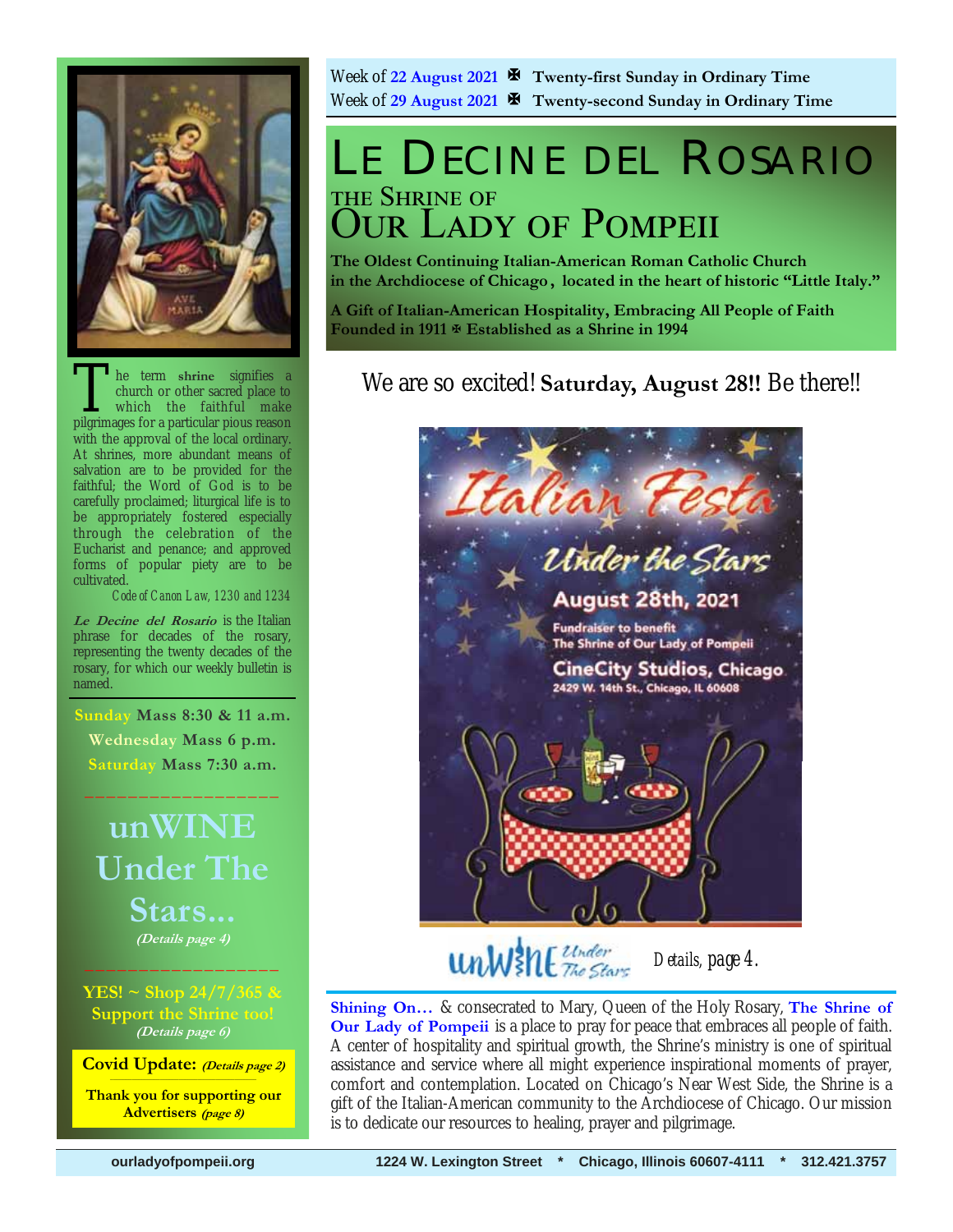#### A P l a c e t o P r a y f o r P e a c e… *where your heart always has a home!*

**First Reading** - Joshua challenges the Israelites to serve either the Lord or other gods. They choose the Lord (Joshua 24:1-2a, 15-17, 18b).

**Psalm** - Taste and see the goodness of the Lord (Psalm 34).

#### **READINGS FOR THE WEEK OF AUGUST 22:**

| Monday:           | Tuesday:      | Wednesday:     |
|-------------------|---------------|----------------|
| 1 Thes 1:1-5.     | Rv 21:9b-14:  | 1 Thes 2:9-13: |
| $8b-10$           | Ps 145:10-13. | Ps 139:7-12ab: |
| Ps 149:1b-6a, 9b; | $17-18$ :     | Mt 23:27-32    |
| Mt 23:13-22       | $Jn$ 1:45-51  |                |

#### **READINGS FOF AUGUST 29:**

**First Reading -** Moses directs the people to observe the commandments of the Lord (Deuteronomy 4:1-2, 6-8).

**Psalm** - The one who does justice will live in the presence of the Lord (Psalm 15).

## to human tradition (Mark 7:1-8, 14-15, 21-23). **READINGS FOR THE WEEK OF AUGUST 29:**

| Monday:                                 | Tuesday:                                | Wednesday:      |
|-----------------------------------------|-----------------------------------------|-----------------|
| 1 Thes 4:13-18:                         | 1 Thes $5:1-6$ , $9-11$ ; Col $1:1-8$ ; |                 |
| Ps 96:1, 3-5, 11-13; Ps 27:1, 4, 13-14; |                                         | Ps $52:10-11$ ; |
| Lk 4:16-30                              | Lk 4:31-37                              | Lk 4:38-44      |

#### **MASS IN REMEMBRANCE FOR AUGUST 22 & 29:**

| Philip Bartolotta        | Suzanne Dalesandro          |
|--------------------------|-----------------------------|
|                          |                             |
| Gilda & Tommy Bartuch    | Oscar O. D'Angelo           |
| Fred Baumann             | Marie Davino                |
| Diana Bifero             | Theresa Davis               |
| Sheila Blattner          | Carmie (Shoes) De Laurentis |
| <b>Judy Brown</b>        | Joseph & Theresa Di Buono   |
| Francesca Perillo Camelo | Salvatore & Marie Di Buono  |
| Romana & Angelo Caputo   | Toni & Jimmy Di Fiore       |
| Catizone Family          | Nello, Marilyn & Salvatore  |
| Michele Celia            | Ferrara                     |
| Phyllis Marnell Coleman  | Fiore Family                |
| Deceased members of the  | Donald F. Flynn             |
| Colosimo family          | Vincent Gemino              |
| Ron Consalvo             | Angela Grespan              |
|                          |                             |

#### **Covid-19 Masking Policy Update: August**

 The following message was sent by the **Archdiocese of Chicago**  on August 18, 2021, **effective Friday, August 20:**  The message indicates… **"…** face coverings are required in all indoor public spaces for all people over the age of 2, regardless of vaccination status. Therefore, **masks are now required indoors** 

The English translation of the Psalm Responses from the *Lectionary for Mass* © 1969, 1981, 1997, **READINGS FOR AUGUST 22:** International Commission on English in the Liturgy Corporation. All rights reserved

> **Second Reading** - Paul reflects on how husbands and wives should reverence and love each other (Ephesians 5:21-32 [2a, 25-32]).

> **Gospel** - Master, to whom shall we go? You have the words of eternal life (John 6:60-69).

> > $97:1, 2b, 5-6,$

| Friday:        |
|----------------|
| 1 Thes 4:1-8:  |
| Ps 97:1, 2b, 5 |
| $10-12$ ;      |
| Mt 25:1-13     |
|                |

**Saturday:** 1 Thes 4:9-11; Ps 98:1, 7-9; Mt 25:14-30

**Second Reading** - Welcome the word that you have received and become doers of the word, not hearers only (James 1:17-18, 21b-22, 27).

**Gospel** - You disregard God's commandment but cling

| Thursday:   | Friday:         | Saturday:           |
|-------------|-----------------|---------------------|
| Col 1:9-14: | $Col 1:15-20$ ; | Col 1:21-23:        |
| $Ps 98:2-6$ | Ps $100:1b-5$ ; | Ps $54:3-4, 6, 8$ ; |
| $Lk$ 5:1-11 | Lk 5:33-39      | $Lk$ 6:1-5          |

| Sam, Rose & Clara Guardino  |
|-----------------------------|
| Anna Janous                 |
| Carrie Kunz                 |
| Clara Laino                 |
| Anthony & Antonette         |
| "Babe" Lanzito              |
| Lawrence M. Laughlin        |
| Midge & Patsy Mancini       |
| Filomena Manna              |
| Dolly Manzella              |
| Cynthia Marano              |
| Matiasovic/Swidergal Family |
| Frank Narel                 |
| Jeanine Navigato            |
| Mr. & Mrs. Jack Panico      |

Ernesto Ponticiello Provenzano Family Salvatore Raineri Frank Rappa Concetta Rocca Bernard & Dorcas Roman Laura Roman Serritella Family Rudolph "Rudy" Tarantino Jimmy Tavolino Jr. Donald, Frances & Michael Jesse Van Camp Sondra Varco Alica Zuno

for all clergy, staff, volunteers and parishioners inside archdiocesan facilities in the City of Chicago, **including Masses, liturgies and all activities/events within our parishes."** 

Visit **ourladyofpompeii.org** for the entire message.

Masks will be available at the Shrine for self service.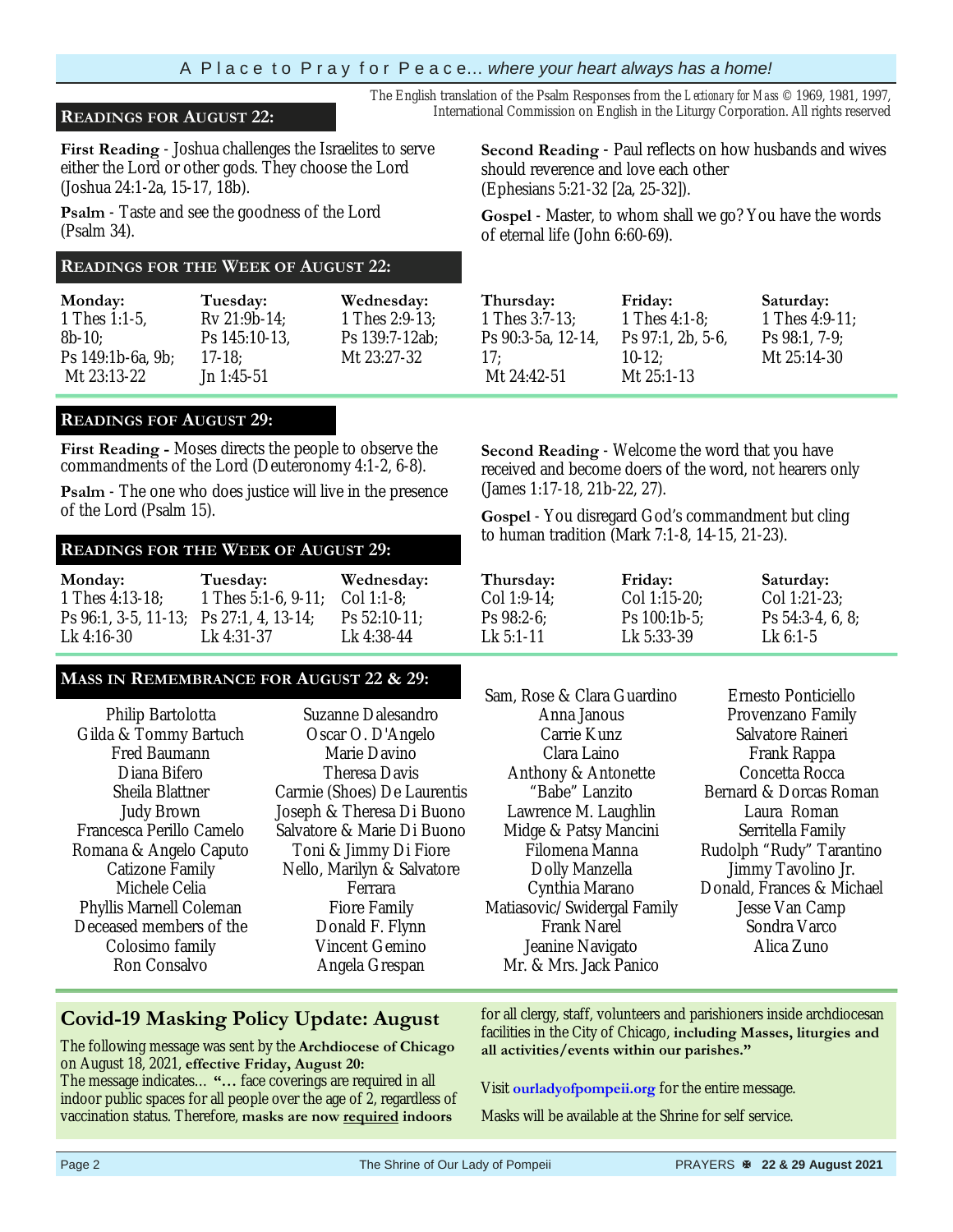#### **PRAYERFUL INTENTIONS FOR AUGUST 22 & 29:**

Special Intentions of Baroud Family Esther Bartolatta Peachie Basile Rachel Bishop Eleanore Camardo Capitanini Family / Italian Village Capuano Family Mrs. Linda Caputo Bea Cunningham Barry Dalesandro Michael D'Alexander Annamarie Di Buono

Anthony, Lucy & Josephine Fiore Norine Forbes Fr. Mike Gabriel Joan Galullo Marge Gamble Josefa Antelma Garcia de Villareal Cecylia Gasienica Colleen Grant Craig Grant Mike Johannsen Cathy La Rocco Denna Laing Carl Liture

Paul Lutton Grace Macaluso **Marco** Ken Mercury Amber Miller Cheryl Mitricic Andy Montano Carmella Morris Sam Mosillami Mary Murray Mase & Laverne Narcissi Albertina Novotny Mary Porenti Phyllis Reda Lou Ann Riedel

Denise Rodriguez John Savino Barbara Schifler Nancy Screiber Jeannine Valentino Renée Van Camp Leonarda Vaniglia Jamie & Nicholas Vayda Tango Vera Alice Weiner Cpt. David Weir Souls in Purgatory

**PLEASE NOTE: Names submitted for PRAYERFUL INTENTIONS** will remain listed for 4 weeks (2 issues). Please contact the office to submit your request. Thank you!

We'd like to invite you to make an in-person pilgrimage – for free guided tours at **Saint Mary of the Lake, 4220 N. Sheridan Road in Chicago,** Sundays, Aug. 22nd, Sept.



19th, and Oct. 24th, offered in English and Spanish! We'll explore the art, architecture, and spirituality of this beautiful historic space. Feel free to drop by anytime from 1:30 to 3:30 pm on these days, and visit our FB page, https:// www.facebook. com/PietreVive

for more information. Feel free to email us at chicago@pietreviveusa.org with any questions! Masks and social distancing are required at all times.

We encourage those who may be coming from farther away to do this as a mini-pilgrimage; some advice for your pilgrimage from the organization Modern Catholic Pilgrim can be found at https://www.moderncatholicpilgrim.com/ 500-pilgrims-for-mary.

Additionally, we'd like to share this brief video in Italian, https://www.youtube.com/watch?v=EKtDweJVAv0. Michelangelo portrays him as "the seated man who walks," as one who teaches and one who guides through the desert.

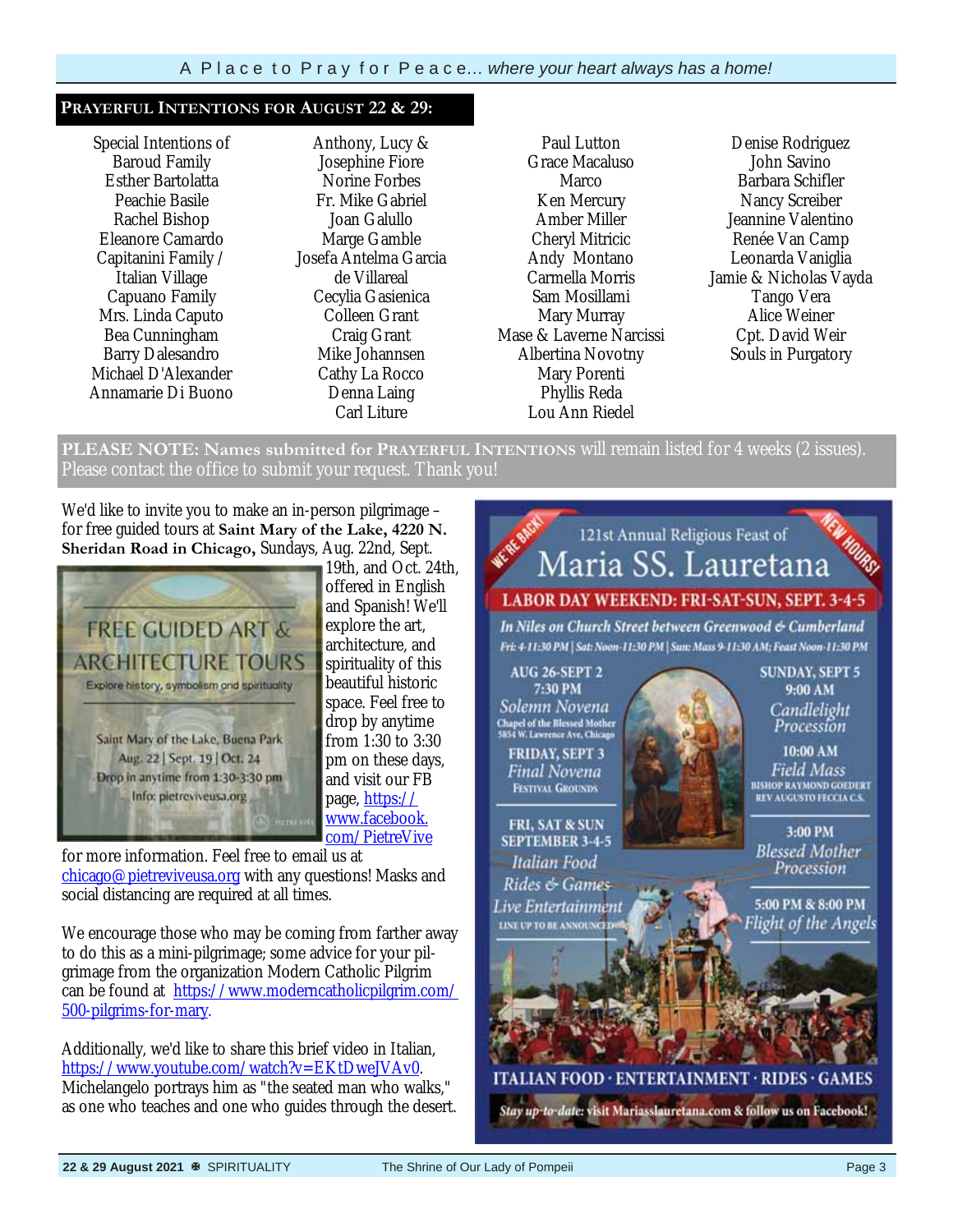

A Fundraiser to Benefit **The Shrine of Our Lady of Pompeii** 



Join us for an **Italian Festa! Saturday, August 28** 

**We are back together again to celebrate great entertainment and Italian cuisine!** 

\* **Hors d'oeuvres** at 6:30 p.m., followed by **buffet dinner** and **dessert,**  with a complimentary bottle of **red & white wine** at each table \* **Entertainment** and **cash bar** \* Complimentary **valet parking**

**CineCity Studios…** 

in collaboration with CineSpace Studios **2429 W. 14th Street, Chicago, IL 60608** 

For an invitation, go to: **ourladyofpompeii.org** or email: **mlp@ourladyofpompeii.org**  or call: **312.421.3757.** 

#### **UPDATE ~ Margaret's Lemonade Stand began Fundraising**

**for the Shrine Sunday, June 27th…** 

& delivered **100% of her GOAL, \$1,000.00 to** Father Fragomeni at the Shrine, **Sunday, August 15!** 

View the Presentation on her FB page Thank you, Margaret!

#### **Growing Solutions Farm Stand**  By **Urban Autism Solutions**

**Sundays at the Shrine:**  9:30 a.m. to 12:30 p.m. (While product lasts)

**Today through October 3**  (Weather permitting)

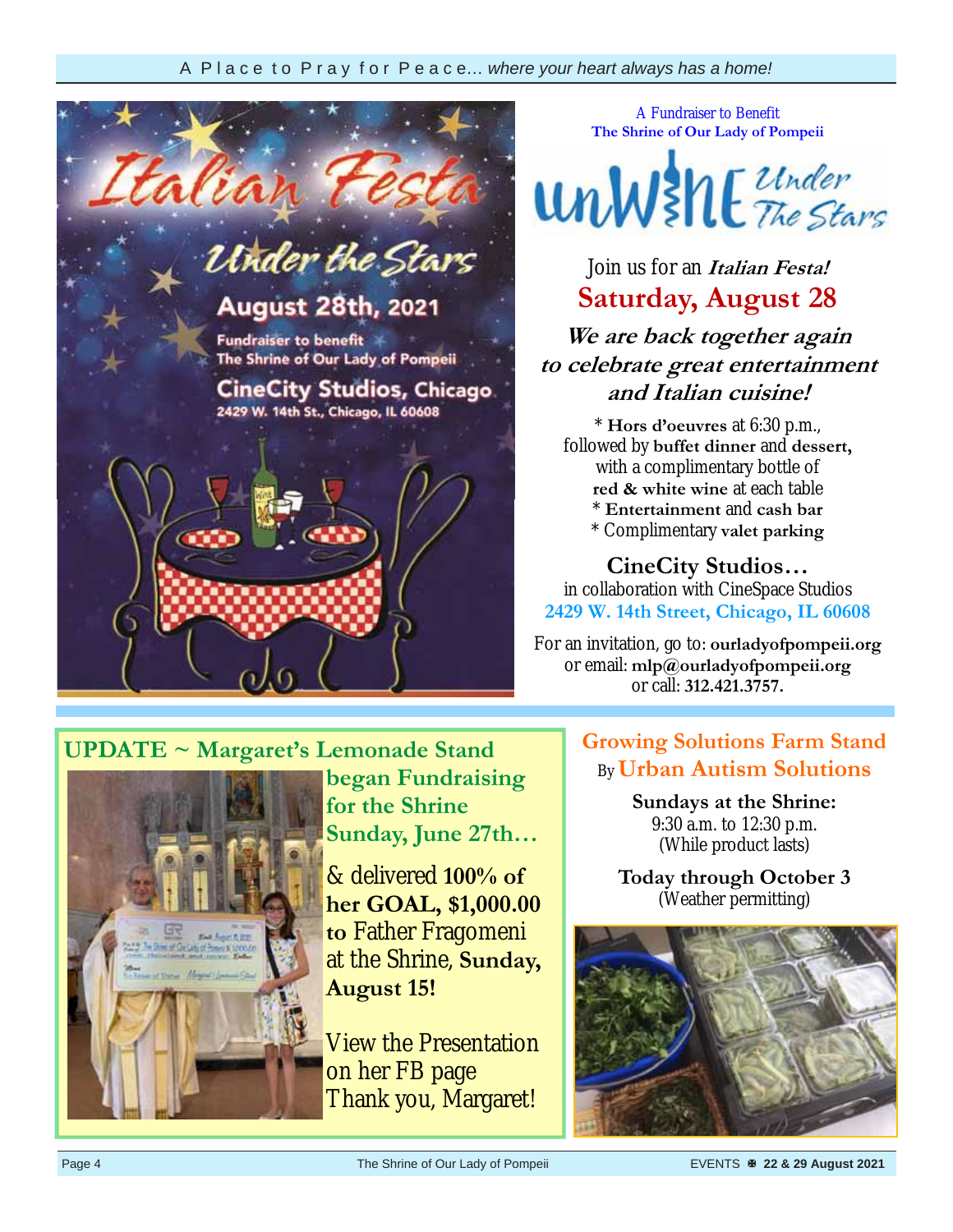#### **Garden of**  *Ca* **GIFT** a Loved One this Season of Sun & Celebration!



## A Unique, One-of-a-Kind Gift!

## **Engraved Memorial Pavers**

The Puccini Family POLARENGRAVING.COM

your information, Each 4"x8"

#### Order info provided by the provided by the provided by the property of the property of the property of the property of the property of the property of the property of the property of the property of the property of the property of th

| Name:                                                                                                                                                                                                                                     |                                                                                                                                                                                                                                                                                                                                                        |  |
|-------------------------------------------------------------------------------------------------------------------------------------------------------------------------------------------------------------------------------------------|--------------------------------------------------------------------------------------------------------------------------------------------------------------------------------------------------------------------------------------------------------------------------------------------------------------------------------------------------------|--|
| the company of the company of the company of the company of the company of the company of the company of the company of the company of the company of the company of the company of the company of the company of the company<br>Address: | and the control of the control of the con-<br><u> Karl Barbara (Karl Barbara) (Karl Barbara) (Karl Barbara) (Karl Barbara) (Karl Barbara) (Karl Barbara) (Karl Barbara) (Karl Barbara) (Karl Barbara) (Karl Barbara) (Karl Barbara) (Karl Barbara) (Karl Barbara) (Karl Barbar</u><br>and the state of the control of<br><b>State of the Company's</b> |  |
| and the property of the control of the property service and the property of the control of<br>Cell Phone:                                                                                                                                 | <u> San American State State State Sta</u><br>and the control of the control of the control of the control of the control of<br>Home Phone:                                                                                                                                                                                                            |  |

Brick Size 4"x8" - PLEASE ENTER YOUR TEXT IN THE TABLE BELOW: Please PRINT Clearly and Legibly to avoid errors...

|        | $1\quad 2$ | 3 |       | 4 <sub>5</sub> | 6 7 | 89 | 10 |  | 11 12 13 14 15 16 17 |  |  | 18 | 19 20 |  |
|--------|------------|---|-------|----------------|-----|----|----|--|----------------------|--|--|----|-------|--|
| Line 1 |            |   |       |                |     |    |    |  |                      |  |  |    |       |  |
| Line 2 |            |   | ----- |                |     |    |    |  |                      |  |  |    |       |  |
| Line 3 |            |   |       |                |     |    |    |  |                      |  |  |    |       |  |

| <b>Example:</b> |   |   |   |   |   |   | $\mathbf{a}^{\bullet}$ | 9 |   |   |           |   |   |   |   |   |   | 20 |
|-----------------|---|---|---|---|---|---|------------------------|---|---|---|-----------|---|---|---|---|---|---|----|
| Line 1          | 0 |   | S | P | А | c | E                      | S |   | м | А         | X | м | υ | м |   |   |    |
| Line 2          | н | А | R | А | c |   | E                      | R | s |   | o         | N | Ε |   | ֊ | н |   |    |
| Line 3          |   | N | E |   | o | N |                        | А |   | 4 | $\lambda$ | 8 | B | R |   |   | Κ |    |



Each 4" x 8" paver costs \$250.00. Please use the form above and proof your information, as inaccurate or unreadable info provided by you, will result in an additional \$100.00 charge to replace the paver.

Please complete One Form per Brick. Make checks payable to "The Shrine of Our Lady of Pompeii" and submit forms and checks to Marcia Piemonte. Questions? mlp@ourladyofpompeii.org or 312.421.3757, x310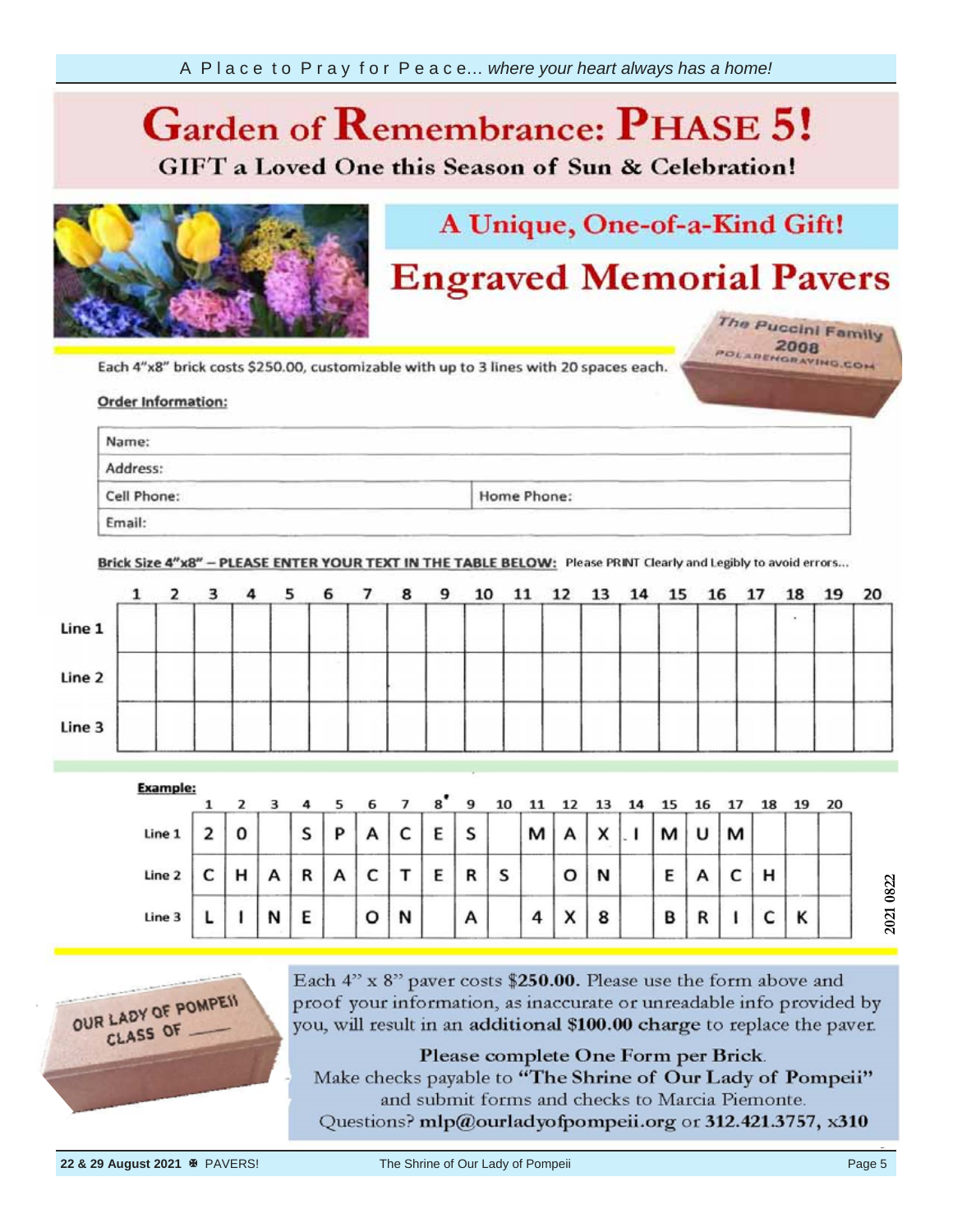#### A P l a c e t o P r a y f o r P e a c e… *where your heart always has a home!*

**Twenty-first Sunday in Ordinary Time August 22, 2021** 

As for me and my household, we will serve the LORD. *~ Joshua 24:15b* 

**Twenty-second Sunday in Ordinary Time August 29, 2021**

Humbly welcome the word that has been planted in you and is able to save your souls. *~ James 1:21b*

## **JOIN UP at the SHRINE Shrine Auxiliary**

**meeting Sept. 12, 10 a.m.**

We look forward to seeing our **Beloved Regulars** & welcoming **New Men & Women**  who would like to check us out!

**ShrineAuxiliary@gmail.com**

**LINK:** https:// www.ourladyofpompeii.org/ daily-reflections/

# **60 Second Reflections**

emailed directly to your inbox **five days a week**. Send your name & email to **Reflections @ourladyofpompeii.org** 

**SHOPPING…** 

Perhaps **you shop via Amazon…** did you know you can **support the Shrine**  as an Amazon Smile Charity at **no cost to you?** 

**Use the Link below to participate,** share with family, friends and coworkers. We can benefit thru your purchases **24/7/365!**

https://smile.amazon.com/ch/36-2170896



#### **In case you missed it or would like to revisit...**

**Creative Ways to Strengthen your Spirituality from The Shrine of Our Lady of Pompeii!**  Be blessed with Spiritual moments, virtual events and other offerings

Go to **ourladyofpompeii.org/news** or use these links:

**♥ "Mercoledi Moments," Sunday Reflections, Gospels** and **Homilies, 60 Second Reflections** even **Blooper Reels! https://www.ourladyofpompeii.org/news/virtual-meditation/** 

**♥** Our **Special COVID Novena** to **Our Blessed Mother**:  **https://www.ourladyofpompeii.org/special-covid-19-novena/** 

We ask her to intercede for us during these difficult times of COVID. **Start at Day 1**, where we offer a different petition daily for healing, discovery of a vaccination, relief from anxiety, among other requests.

**♥ "Like"** our **FaceBook page**: **Our Lady of Pompeii Shrine** 

**♥ Blogs, Bi-Weekly Bulletins** with daily readings, names to pray for, upcoming events: **https://www.ourladyofpompeii.org/news/** 

Please feel free to invite friends, family, co-workers, to participate with us as we turn to Our Lady of Pompeii for comfort and protection.

Not yet connected to The Shrine of Our Lady of Pompeii? Email **mps@ourladyofpompeii.org** and you will be! (but **ONLY** if **you do not already receive** our **emails!)**

## Shrine Logistics:

**DAILY MASS:** around the corner at **Our Lady of the Holy Family**, 1335 W. Harrison St., Chicago. 312.243.7400.

**OLHFParish@archchicago.org** for weekly schedule and updates.

**DAILY MASS & CONFESSION TIMES: St. John Paul II Newman Center at UIC,** 700 S. Morgan Street, Chicago, 312.226.1880. **Mass Times:** Su 11 a.m; M - F: 12:05 p.m.;

**Confessions:** By Appointment: **JP2NEWMAN@GMAIL.COM**

**WASHROOMS** next door, downstairs in Shrine Hall.

**PLEASE REMEMBER The Shrine of Our Lady of Pompeii**  in your **will**. Contact Mary Beth Howard 312.421.3757, ext. 319 or mbhoward@ourladyofpompeii.org. **Thank you!** 



**Has your Contact Information (Address, Email, Phone) Changed?**

Please let us know! **312.421.3757**  or **mps@ourladyofpompeii.org**.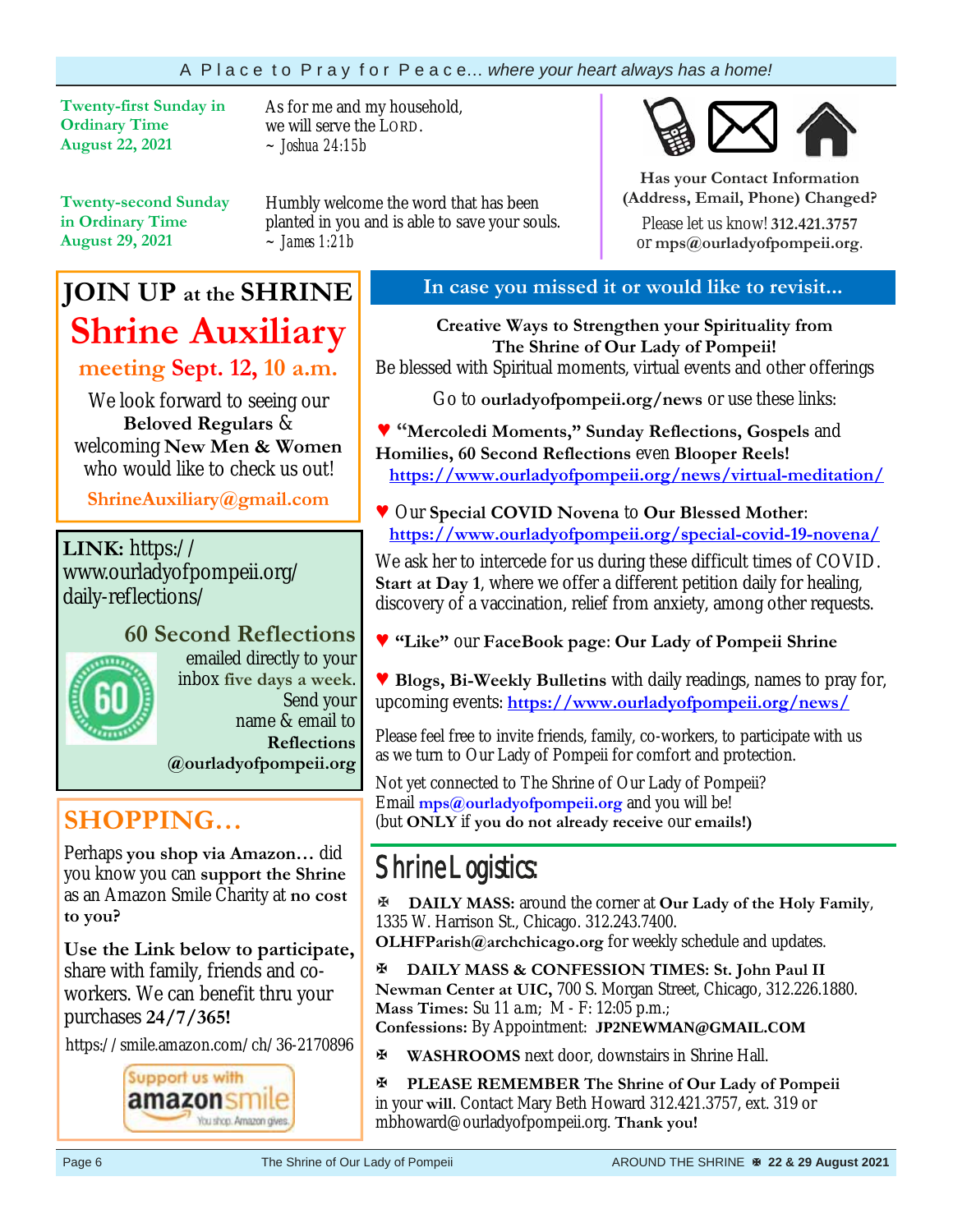## **Shrine Directory** Schedule of Services,

#### **Weekday Masses:**

 6:00 p.m. **Wednesday evenings** 7:30 a.m. **Saturday mornings**

**Sunday Eucharistic Liturgies:** 8:30 a.m. & 11 a.m.

**Padre Pio Prayer Cenacle** 6 p.m. **1st & 3rd Wed.** of month

**Anointing of the Sick:** temporarily suspended due to the coronavirus.

**Shrine Auxiliary Meetings: Sunday, September 12 Join Us,** 10 a.m. in the Shrine Hall, **shrineauxiliary@gmail.com.** 

**OLP Alumni & Friends:**  Join us!! **gracedv@aol.com** 

## Shrine Staff:

| Rev. Richard N. Fragomeni, PhD         |          |  |  |  |  |  |  |
|----------------------------------------|----------|--|--|--|--|--|--|
| Rector                                 | ext. 317 |  |  |  |  |  |  |
| <b>Mary Beth Howard</b>                |          |  |  |  |  |  |  |
| <b>Business Manager</b>                |          |  |  |  |  |  |  |
| mbhoward@ourladyofpompeii.org ext. 319 |          |  |  |  |  |  |  |
| <b>Marcia Piemonte</b>                 |          |  |  |  |  |  |  |
| Director of Development/Special Events |          |  |  |  |  |  |  |
| mlp@ourladyofpompeii.org               | ext. 310 |  |  |  |  |  |  |

**Programs and Groups**

**Volunteers always welcome** at the Shrine, call **312.421.3757.** Join us!!

**Shrine LITURGICAL MINISTRY VOLUNTEER** Forms are located on tables at the back of the church.

**60 Second Reflections:** https:// www.ourladyofpompeii.org/dailyreflections/

 **Reserve a few moments 5 days a week**  for the daily Scripture commented on by our **"60 Second Reflections"** above. Sign up to receive it directly to your inbox by emailing your name & address to reflections@ourladyofpompeii.org.



| Catharine M. Lentz, JD, MA<br>Director of Pilgrimage Ministry<br>clentz@ourladyofpompeii.org | ext. 306 |
|----------------------------------------------------------------------------------------------|----------|
| Mary Shimandle<br>Communications Coordinator<br>mps@ourladyofpompeii.org                     | ext. 323 |
| J. Carl Wachsmann, M.A.<br>Pastoral Associate<br>carl@ourladyofpompeii.org                   | ext. 315 |
| Archives/Sacramental Records<br>records@ourladyofpompeii.org                                 | ext. 303 |

Schedule of Presiders through Sunday, August 29:

| $6:00$ p.m.<br>❖<br>$\div$ 7:30 a.m.<br>8:30 & 11:00 am<br>❖<br>$6:00 \text{ pm}$<br>❖<br>$\div$ 7:30 am<br>$\div$ 8:30 & 11:00 am | Wednesday, August 18:<br>Saturday, August 21:<br>Sunday, August 22:<br>Wednesday, August 25:<br>Saturday, August 28:<br>Sunday, August 29: | Tverdek<br>Tverdek<br><b>TBA</b><br>Fragomeni<br>Fragomeni<br>Groark               | Tuesday:<br>Wednesday:<br>Friday:<br>Saturday:<br><b>Week of August 29:</b> | St. Bartholon<br>St. Louis;<br>St. Joseph Ca<br>St. Monica<br>St. Augustine     |  |  |
|------------------------------------------------------------------------------------------------------------------------------------|--------------------------------------------------------------------------------------------------------------------------------------------|------------------------------------------------------------------------------------|-----------------------------------------------------------------------------|---------------------------------------------------------------------------------|--|--|
| Executive/Financial<br>Council:                                                                                                    | John Calfa<br>Velda Davino<br>Tracey Di Buono<br>Lissa Druss<br>Mario Leggero                                                              | Andrew Lisowski<br>Tomasina Perry<br>Brian Roman<br>Dave Van Camp                  | Wednesday: World Day of<br>Friday:<br>Saturday:                             | the Care of 0<br>St. Gregory th<br><b>First Friday</b><br><b>Blessed Virgin</b> |  |  |
| <b>Commissions:</b><br>Engagement:<br>Cindy Conrath<br>Daniel Conrath                                                              | Lissa E. Druss, Cav. OSRI<br>Marcia Piemonte<br>Jaclyn Puccini<br>Jim Puccini<br>Joyce Puccini                                             | Liturgical:<br>Dan Overstreet<br>Julie Priest<br>Josephine Rizzo<br>Carl Wachsmann |                                                                             | <b>First Saturday</b>                                                           |  |  |

## Stewardship Report

**FINANCIAL REPORT FISCAL YEAR (2021-2022)** 

| YTD thru August 15, 2021                 |              |
|------------------------------------------|--------------|
| Operating Collection Budgeted \$23,333   |              |
| Operating Collection Received \$ 21,678* |              |
| <b>YTD</b> Difference                    | $\S$ (1,655) |
| Source of Support<br><b>Masses</b>       | \$15,583     |

Give Central  $\qquad \qquad$  \$ 6.095  $\overline{\phantom{a}}$  ,  $\overline{\phantom{a}}$  ,  $\overline{\phantom{a}}$  ,  $\overline{\phantom{a}}$  ,  $\overline{\phantom{a}}$  ,  $\overline{\phantom{a}}$  ,  $\overline{\phantom{a}}$  ,  $\overline{\phantom{a}}$  ,  $\overline{\phantom{a}}$  ,  $\overline{\phantom{a}}$  ,  $\overline{\phantom{a}}$  ,  $\overline{\phantom{a}}$  ,  $\overline{\phantom{a}}$  ,  $\overline{\phantom{a}}$  ,  $\overline{\phantom{a}}$  ,  $\overline{\phantom{a}}$ 

**To Donate** your **Sunday Offering Online:** 

**\*** go to **www.GiveCentral.org,** Shrine of Our Lady of Pompeii *or* 

**\* TEXT "Sunday"** to **312.553.0753 for ELECTRONIC GIVING** \_\_\_\_\_\_\_\_\_\_\_\_\_\_\_\_\_\_\_\_\_\_\_\_\_\_\_\_\_\_\_\_\_

**THANK YOU** for your thoughtful generosity & ALL you do to keep us going! \_\_\_\_\_\_\_\_\_\_\_\_\_\_\_\_\_\_\_\_\_\_\_\_\_\_\_\_\_\_\_\_\_

#### **The Shrine** is **not subsidized** by the **Archdiocese of Chicago** and **relies solely on your continued generosity.**

We know that you cannot always worship with us. Your *Sunday Giving* underwrites every annual operating expense and we appreciate your kindness in this regard.

#### **SAINTS & SPECIAL OBSERVANCES**

#### **Week of August 22, 2021:**

| Monday:<br>Tuesday: | St. Rose of Lima<br>St. Bartholomew |
|---------------------|-------------------------------------|
| Wednesday:          | St. Louis;                          |
|                     | St. Joseph Calasanz                 |
| Friday:             | St. Monica                          |
| Saturday:           | St. Augustine                       |

#### **Week of August 29:**

|           | Wednesday: World Day of Prayer for |
|-----------|------------------------------------|
|           | the Care of Creation               |
| Friday:   | St. Gregory the Great;             |
|           | <b>First Friday</b>                |
| Saturday: | <b>Blessed Virgin Mary;</b>        |
|           | <b>First Saturday</b>              |